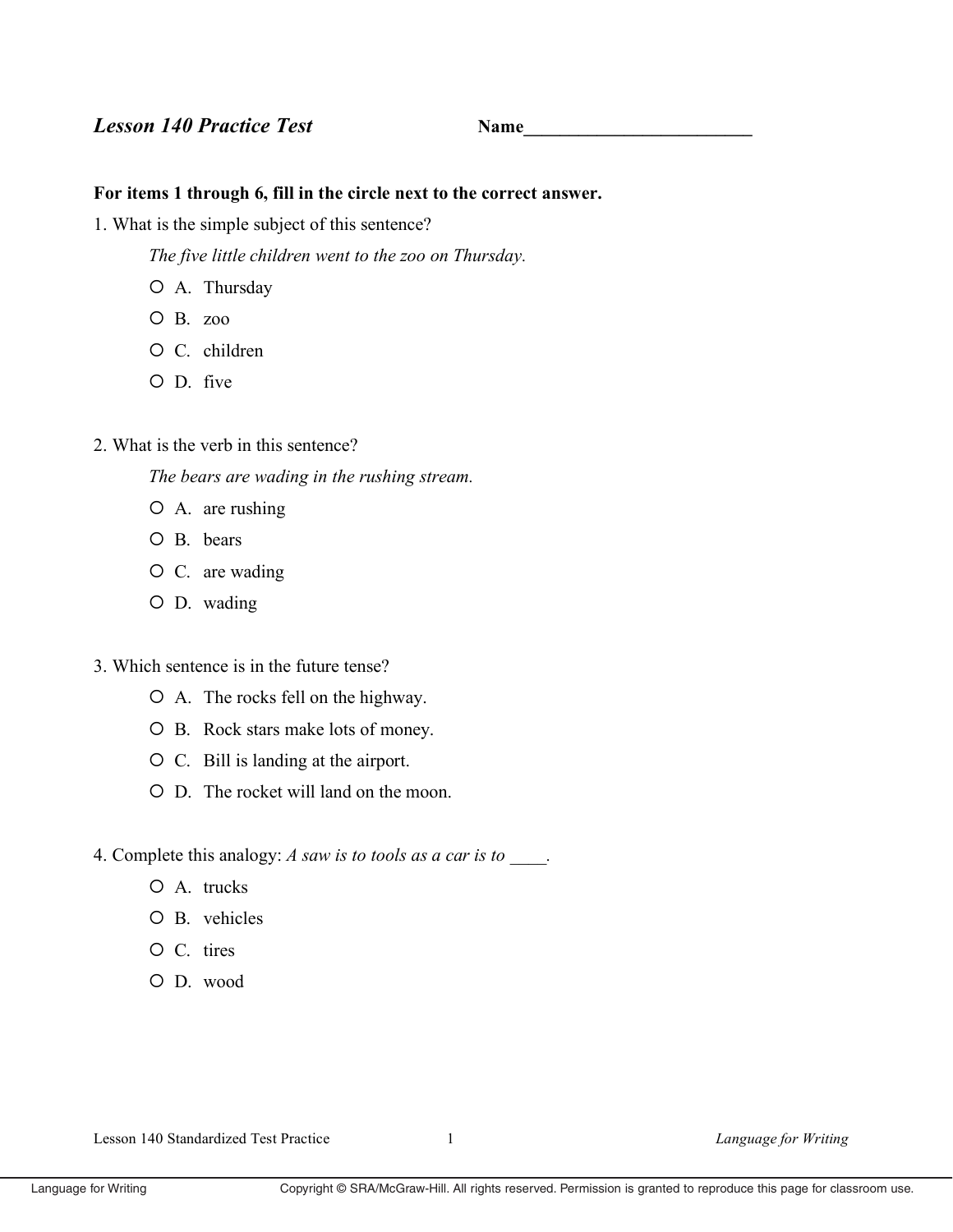5. What does this sentence begin with?

Are the pigs playing in the mud?

- O A. one verb
- $O$  B. two verbs
- O C. subject
- O D. simple subject
- 6. What is the correct way to write this sentence?

why dont you play outside mr lewis asked.

- O A. "Why dont you play, outside?" Mr. Lewis asked.
- O B. "Why don't you play outside?" Mr Lewis asked.
- O C. "Why don't you play outside?" Mr. Lewis asked.
- O D. "Why don't you play outside? Mr. Lewis asked."

## For items 7 and 8, write your answers on the lines.

7. Write a paragraph based on this outline. Make your paragraph at least four sentences long.

Fruits have different coverings.

- a. Some fruits have a peel.
- b. Some fruits have thick skin.
- c. Some fruits have thin skin.